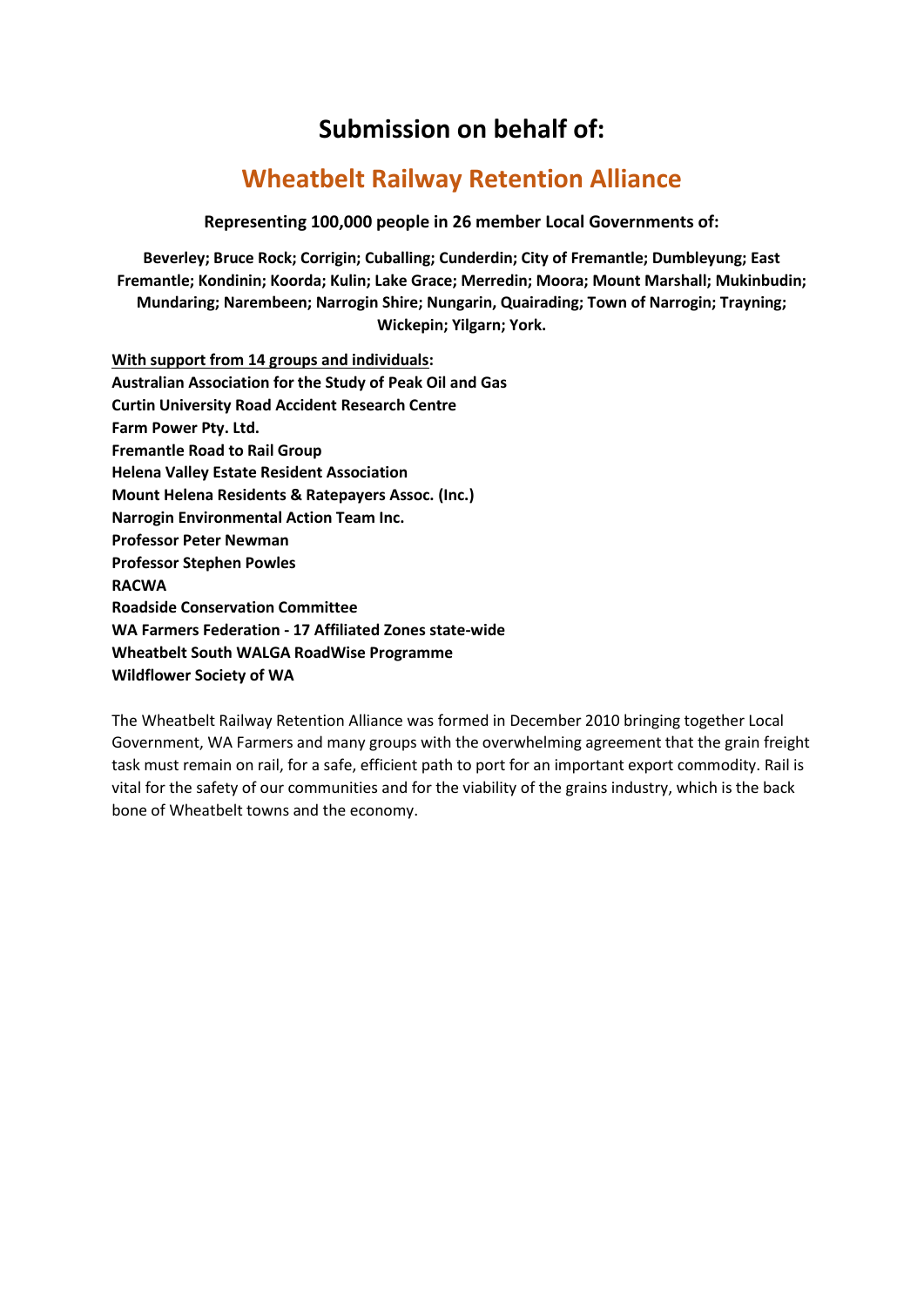#### **The Western Australian Rail Freight Lease Agreement is a flawed document, it CANNOT be allowed to continue in its present form.**

### **IT IS VITAL THAT THE PRESENT SITUATION IS NOT ALLOWED TO CONTINUE**

### **Financial cost to WA:**

### **An Independent Economic Impact Study is needed:**

- The Economic and Industry Standing Committee (EISC) Report Ian Blayney October 2014. Showed a Brookfield profit of \$187 million. Since then Tier 3 has closed; access fees have increased. Brookfield profits taken out of WA could be in excess of \$200 million per year, for an initial one off investment of \$320 million.
- An estimate of the potential cost to WA's Grain's Industry was done for a submission for the EISC report showed around \$500 million cost per year to WA. This was just the wheatbelt grains industry. The cost to mining and other industries is unknown. What is the real cost to WA's economy?
- Brookfield relinquished eastern states rail in the Asciano deal in order to retain its control over WA rail. This indicates the value of WA rail profits to Brookfield.
- The Rail Freight Lease Agreement has seen:
	- o Increased Rail freight costs;
	- o increased road maintenance;
	- o increased city congestion;
	- o increased local government rates;
	- o reduced grain prices (Albany) due to delivery problems to port. This was estimated at \$250 million cost to grain producers in one year.
- Mothballed mines could be more viable and re-opened if freight costs could be reduced freight to port is an end cost for export industries.
- The WA Rail Freight Lease Agreement has resulted in an inability to plan ahead for any of the export industries – rail freight is a vital transport artery for the large State of WA.

The WA Grain Freight Lease Agreement is stifling progress and the WA economy – doing nothing is not an option. Tier 3 is just the tip of the ice berg and an example of the future for the entire WA Rail network.

The Agreement protects & guarantees corporate profits, at the expense of WA tax payers, export industries, community safety. A vital state asset is deteriorating.

## **Roads**:

- How much has the State Govt spent on Wheatbelt roads since the Strategic Grain Network Report? – it will without doubt be well over the budgeted amount.
- Shackleton Bruce Rock Road for example was in need of repair just 3 weeks after initial "liquorice" widening strip, it is now an annual repair job. This is replicated all over the Tier 3 area and is also impacting road in the Tier 2 Miling Line area.
- **Road maintenance and upgrade costs will be ongoing and heavily impacts State and Local Government budgets. The present situation is NOT sustainable.**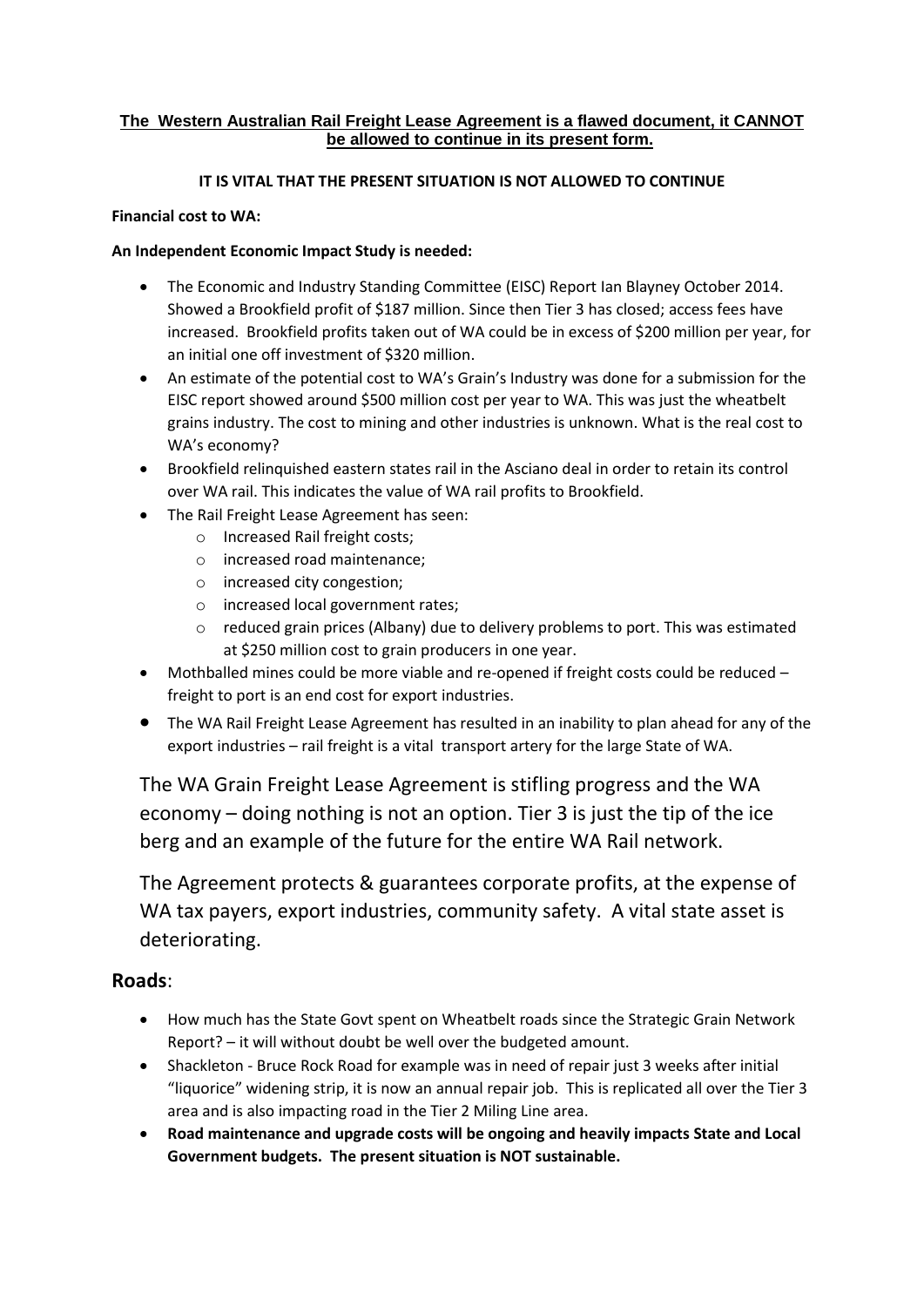The wheatbelt roads have the highest road toll in the nation. This road toll/road safety issue cannot improve while the grain freight task continues to damage wheatbelt roads. Governments must address the Rail Freight Lease Agreement in order to tackle the issue of road trauma.

## **Brookfield: Rail Management:**

- **Steel sleepers** Brookfield has the sole distribution in WA. On the Tier 2 Miling line every second sleeper is steel. Brookfield has now earmarked this line for closure. Steel sleepers sink into the gravel ballast whilst wooden ones remain on top of the ballast, causing rail to eventually break, this was also Brookfield's maintenance plan for Tier 3. The CEO of Brookfield Rail, Paul Larsen, stated that it is not possible to use wood and concrete sleepers together so steel should be used with wooden sleepers, however, we now know that there are other lines where concrete and timber sleepers are used together successfully. Why did Paul Larsen say it was not possible to use concrete and wooden sleepers together, this is obviously not the case? Is this vested interest, steel sleepers being more profitable for Brookfield? Where are the checks to ensure tax payer's money spent on maintenance is sensibly spent?
- **No transparency in repairs to rail**. The Blaney report identified the PTA's "light touch" management approach.

Following the strategic grain report the Federal Government provided \$135 million for rail upgrades and maintenance – **Brookfield took 20% of this money as a management fee** and contracted the work to John Holland.

How much of the taxpayer funds are actually spent on rail maintenance? How much leaves WA in "management fees" increasing shareholder dividends? Is the money which is spent on maintenance being spent wisely?

- **Brookfield graph shown to the WRRA in January 2013** illustrated Brookfield's business model for the rail network: They require an injection of funds (Taxpayer funds), run down of track until more funds requested from Government – every 7 - 10 years. Access fees are increasing and performance levels are declining.
- **Access costs too high** WA Salt Company now send all salt (approximately 130,000 tonnes each year) to port by truck alongside standard gauge rail, due to 56% increase in rail freight charge. (See Blayney Report Karara Mines).
- **Splitting trains – York Bridge**  prior to closing the Quairading line Brookfiled mandated that all trains must be split in half to cross the York bridge. With the present situation the PTA does not require Brookfield to provide evidence justify these decisions, which impact significantly on the cost and efficiencies for rail access users.
- Were costs increased (eg. Train splitting, speed restrictions and heat restrictions) to push for closure? The ongoing delays and drawn out negotiations could make it increasingly difficult to reopen the lines – the matter is becoming urgent. Delays enable Brookfield to maintain their monopoly.
- **Stranded assets for growers/CBH – wheat bins and rapid rail out loading facilities paid for by growers' have become stranded assets due to closures of Tier 3 rail.**
- **Brookfield have imposed 15 speed restrictions on Standard Gauge between Merredin and Kalgoorlie, making the journey an hour longer; increasing fuel usage.** Increased cost to users, reduces maintenance for Brookfield. Trains that can do over 100 kph are reduced to 20 kph in places, usually at the bottom of a hill, thus losing momentum to get up the hill.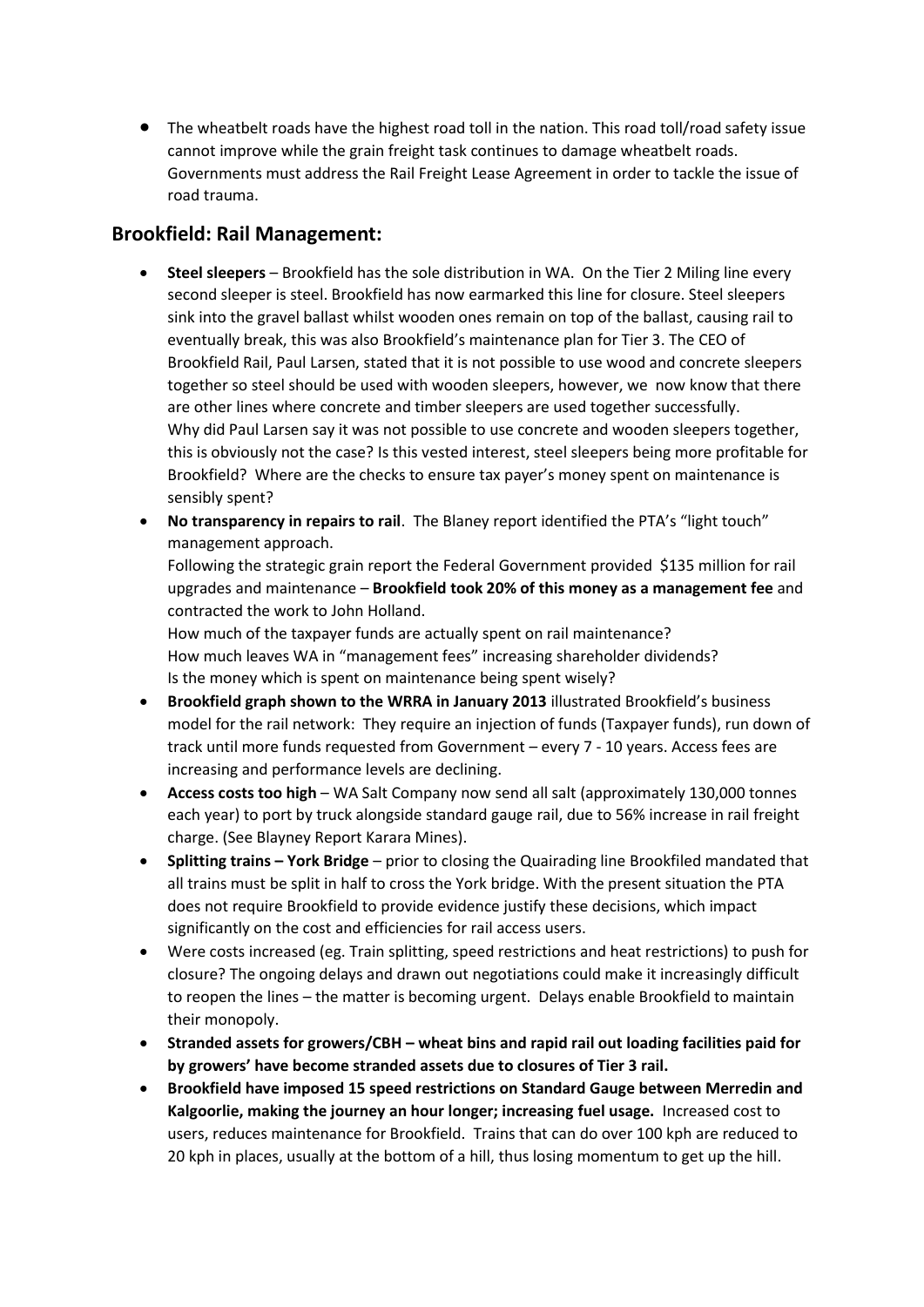# **Monopoly Power: Abusing Monopoly Power: ACCC?**

- **With the current lack of transparency, is there an opportunity for Aurizon and Brookfield to act in cartel manner?**
- Strategic Grain Network Report Brookfield and Queensland Rail (QR now Aurizon) travelled together to meetings. There was no transparency or breakdown of the rail usage access fees. Tier 3 prices spiked up by up to 118% over 4 years on lines they wanted to close (Tier 3).



- QR (now Aurizon) told a WA Farmers Conference they wanted fewer grain receival points to service, thus transfering costs to growers by requiring them to transport grain further and to governments to maintain roads. Thereby privatising the profits and socialising the costs.
- Merredin Transfer Fee. Prior to the lease of the rail there was a 60 year agreement for government to cover the cost of transferring grain from narrow gauge to standard gauge in lieu of the construction of narrow gauge lines from Northam to Merredin.
- Following the Rail Freight Lease Agreement growers were charged the transfer fee, it has never been refunded. \$20 – \$30 million is owed to growers delivering on T3 transferred at Merredin (researched by Philip Gardiner former MLC).
- **Aurizon Monopoly:** 
	- o **freehold ownership of marshalling yards**. Aurizon are able to have complete control of their freehold owned areas, preventing competition or increasing costs to competitors.
	- o **Free hold ownership of WA Salt Loading facilities.** No one else is allowed to use them, not even WA Salt to load their own trucks.
	- o **Freehold ownership of turntable Merredin** cheaper to take train to Kalgoorlie and back than to use the turntable in Merredin.
	- o **Freehold owner ship of unloading at port at Fremantle**.
- **It appears that Aurizon and Brookfield want to maintain Monopoly and ability to price gouge.**
- **•** Brookfield required CBH to remove all trains from the WA rail freight network on April 30<sup>th</sup> 2015, during negotiations over access fees. CBH was required to agree to increased access fees of \$6 million before they could return their trains to the network. Any cost to CBH is a direct cost to the growers as CBH is a grower owned cooperative. **Brookfield's monopoly gave them the power to close an entire rail network** to a single customer in order to drive up prices and at enormous cost to the grains industry.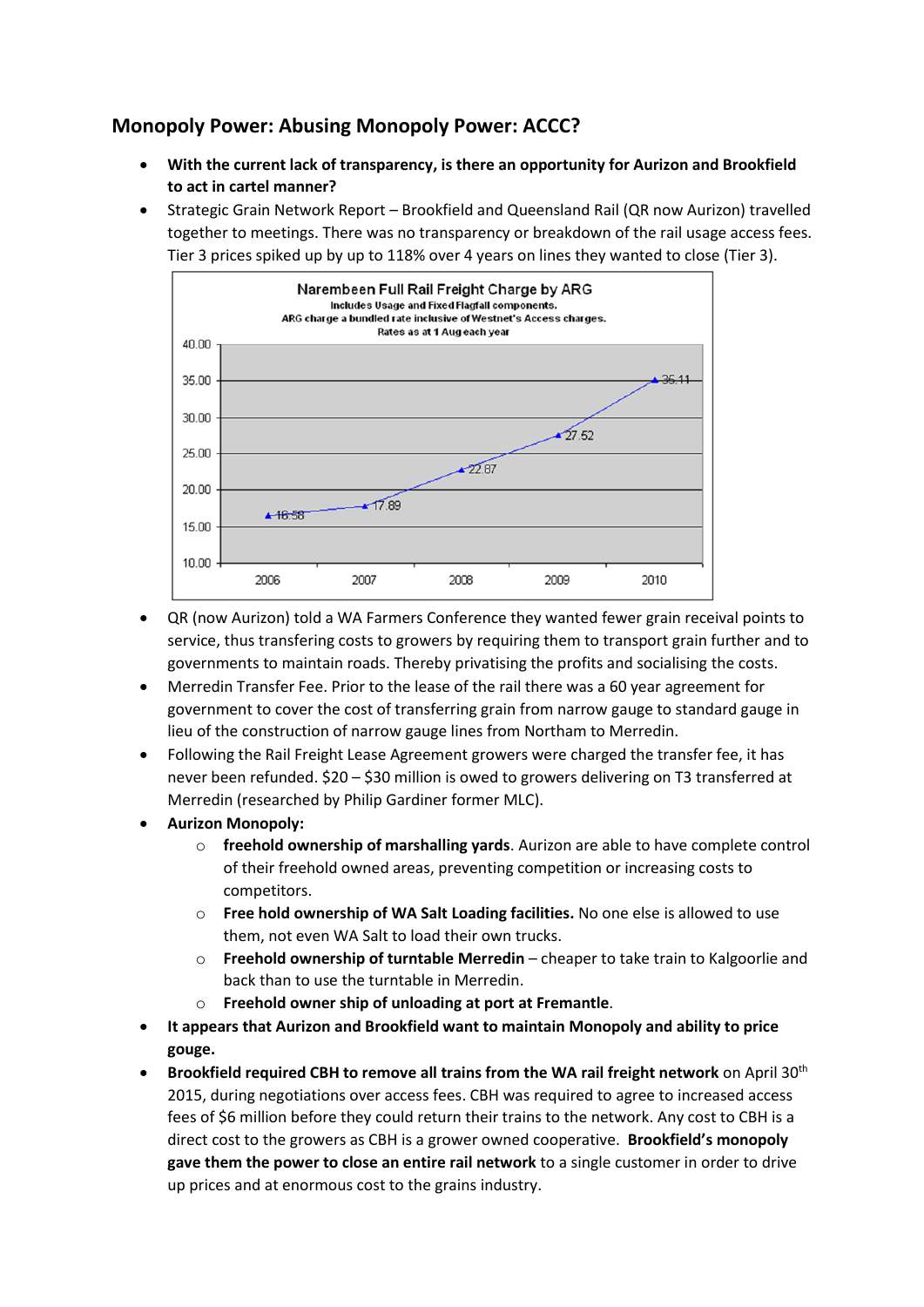- There should be penalties and costs to the rail lessee for not meeting the needs of a rail access customer **There were no consequences for Brookfield for closing the rail network, instead an increase in income of \$6 million**.
- Brookfield will not consider CBH offers to sub lease or purchase Tier 3 rail which has been closed by Brookfield. CBH made offers 2014 and 2015.
- **ALL COSTS INCURRED BY CBH ARE COSTS PAID BY WA GROWERS. CBH is a grower owned cooperative NOT a foreign corporate.**

### **Summary**

- While the present lease agreement is in place the outlook is grim what will be situation in 2049 when the agreement ends? Problems had already arisen by 2007, seven years after the lease agreement commenced. Tier 3 Rail is now closed, the Tier 2 Miling line is threatened with closure; The performance of rail deteriorating; cost of rail access increases; road network deteriorating; road trauma increases; road repair costs blow out.
- There have been problems since 2007 and 10 years later minimal progress has been made. Arbitration is set to end Sept 2017 but could take a further  $6 - 12$  months. The whole problem is too slow.
- The agreement does not facilitate any efficient mechanism to resolve disputes or problems. ERA does not have any real power to bring about a long-term solution.
- **Huge mess at huge expense.** CBH/growers could have fixed the rail with the money being spent on arbitration and the negotiations over the last decade. The industry has been in limbo and unable to plan ahead during this period.
- Grower Assets are stranded; roads are deteriorating; road toll statistics are the highest in the nation; road repair and maintenance budgets are impossible to sustain. Roads in the Wheatbelt were engineered 50 – 60 years ago and are not fit for purpose.
- The Rail Freight Network Lease Agreement is at a **cost to all export industries**.

## **Possible solutions:**

- Problematic changes to the lease agreement were made confidentially in July 2010. Can these changes be reversed?
- Speak to people who have experience in repairing and operating rail networks. Advice should be sought from organisations other than Brookfield and Aurizon.
- Repair washouts at Shackleton & Traying to provide an alternative rail route if there are problems on the standard gauge. This would also provide an opportunity for tourism similar to the Hotham Valley train.
- Increase rail usage, back loading, fuel, fertilizer; lime, tourism particularly in the winter.
- **Hand the matter to ACCC**
- **Act on recommendations from the October 2014 EISC report.**
- **Use Royalties for Regions funds for rail to improve Rural development.**
- **Can the Minister for Transport team up with the Minister for Agriculture and Rural Development to sort this mess out?**

### **More Key Points**

 The Rail Freight Lease Agreement and its' management in the present form is stifling the WA economy.